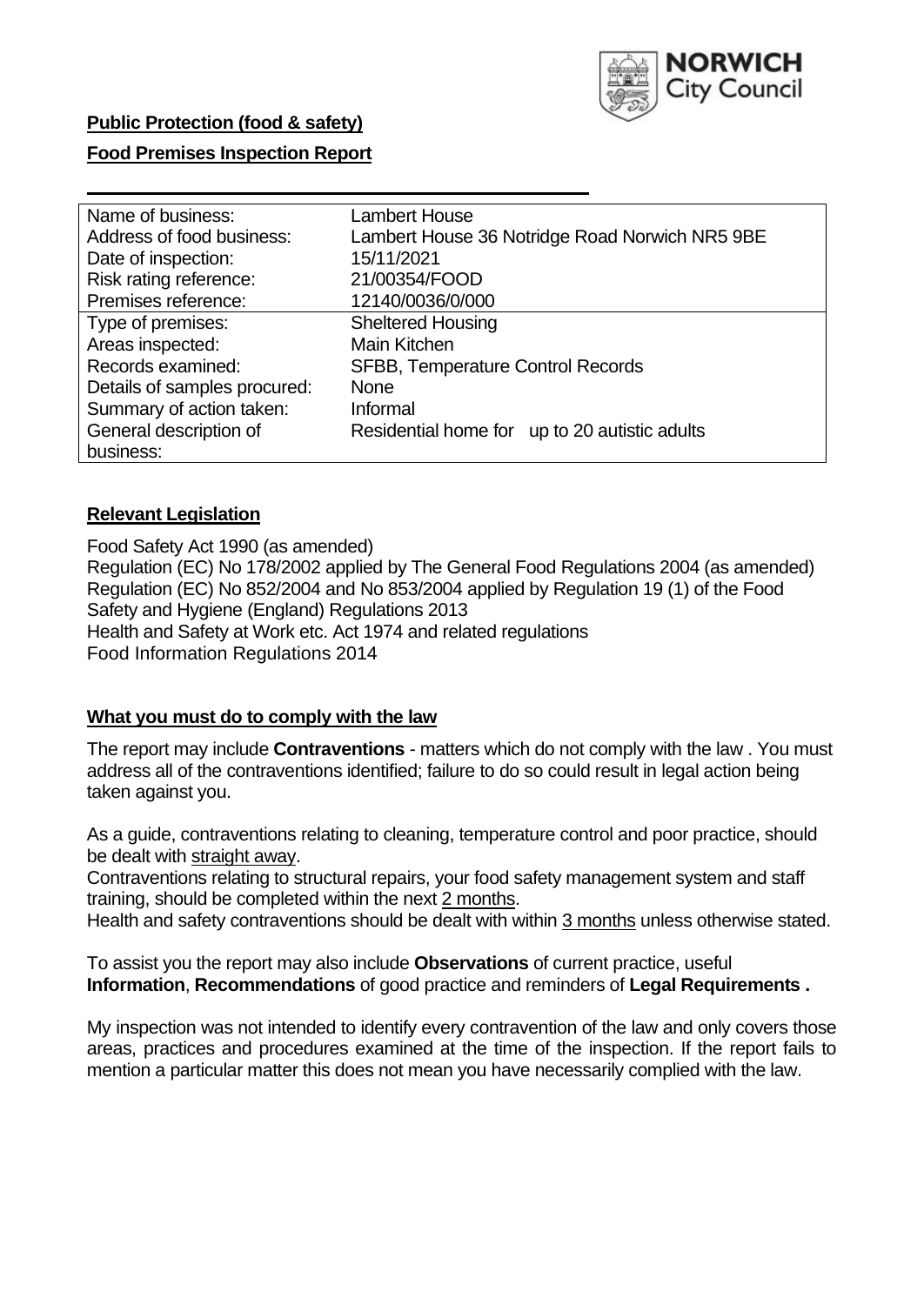# **FOOD SAFETY**

#### **How we calculate your Food Hygiene Rating:**

 The food safety section has been divided into the three areas which you are scored against for the hygiene rating: 1. food hygiene and safety procedures, 2. structural requirements and 3. confidence in management/control procedures. Each section begins with a summary of what was observed and the score you have been given. Details of how these scores combine to produce your overall food hygiene rating are shown in the table.

| <b>Compliance Area</b>                     |          |    |           | <b>You Score</b> |                |    |           |    |                |  |
|--------------------------------------------|----------|----|-----------|------------------|----------------|----|-----------|----|----------------|--|
| Food Hygiene and Safety                    |          |    |           | $\overline{0}$   | 5              | 10 | 15        | 20 | 25             |  |
| <b>Structure and Cleaning</b>              |          |    |           | $\overline{0}$   | 5              | 10 | 15        | 20 | 25             |  |
| Confidence in management & control systems |          |    |           | $\Omega$         | 5              | 10 | 15        | 20 | 30             |  |
|                                            |          |    |           |                  |                |    |           |    |                |  |
| <b>Your Total score</b>                    | $0 - 15$ | 20 | $25 - 30$ |                  | $35 - 40$      |    | $45 - 50$ |    | > 50           |  |
| <b>Your Worst score</b>                    | 5        | 10 | 10        |                  | 15             |    | 20        |    | $\blacksquare$ |  |
|                                            |          |    |           |                  |                |    |           |    |                |  |
| <b>Your Rating is</b>                      | 5        |    |           | 3                | $\overline{2}$ |    |           |    | $\overline{0}$ |  |

Your Food Hygiene Rating is 4 - a good standard



## **EH21/15345- Complaint received regarding general hygiene**

At the time of inspection I reviewed the matters that were raised in the complaint, and any matters found to be justified will be raised within the report for your attention.

### **1. Food Hygiene and Safety**

 Food hygiene standards are high. You demonstrated a very good standard of compliance with legal requirements. You have safe food handling practices and procedures and all the necessary control measures to prevent cross-contamination are in place. Some minor contraventions require your attention. **(Score 5)** 

### Contamination risks

 **Contravention** The following exposed food to the general risk of cross-contamination with bacteria or allergens or its physical contamination with dirt, foreign objects or chemicals:

- Care staff often entered the Kitchen, wearing no overclothes, to make drinks. Please try to keep this to a minimum.
- You had a labelled raw meat preparation area, but the cook was not using this.
- Eggs were stored above ready to eat foods in the chiller.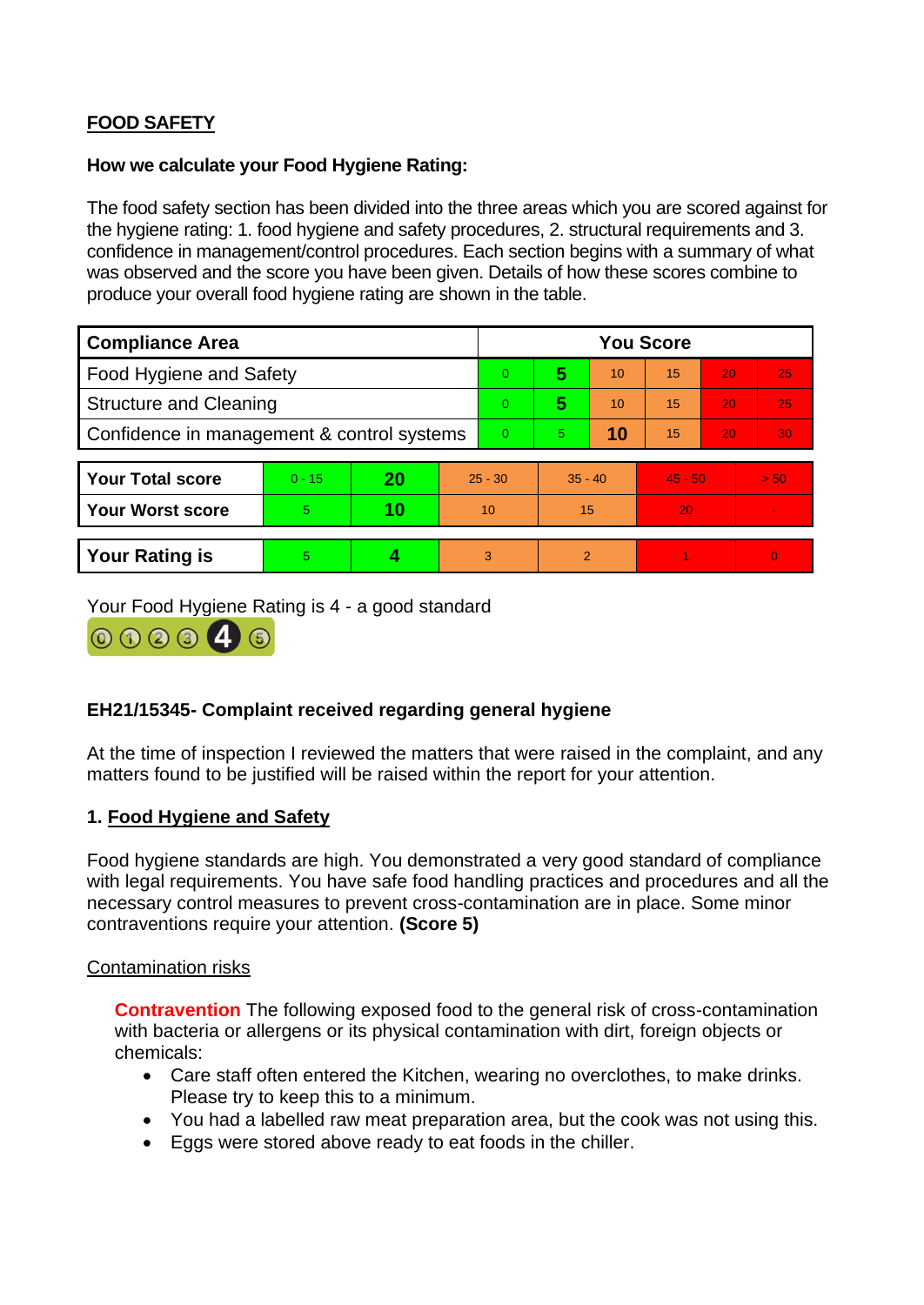**Guidance** The FSA (visit <www.food.gov.uk> for more information) has issued guidance on controlling E.coli 0157 through:

- \* the complete separation of raw and ready-to-eat food
- \* the correct use of wash-hand basins and thorough hand washing

\* having dedicated equipment (including complex equipment) for raw and ready-to-eat foods

- \* through 2-stage cleaning and the correct use of sanitiser
- \* and by controlling the risks posed by soily vegetables.

#### **Information** Please refer to

<www.food.gov.uk/business-guidance/e-coli-cross-contamination-guidance>

**Observation** You have a dishwasher. Generally contamination risks were well controlled.

#### Hand-washing

 **Recommendation** After washing hands food handlers should turn the taps off using paper towel to prevent them from re contaminating their hands

**Observation** I was pleased to see hand washing was well managed.

#### Personal Hygiene

 **Legal Requirement** All persons in food handling areas must wear suitable, clean, and where appropriate protective clothing.

 **Guidance** Regular hand washing is important for personal cleanliness. Remind all food handlers of the need to wash their hands before starting or returning to work, and specifically:

- \* After using the toilet;
- \* After handling rubbish;
- \* After smoking;
- \* After taking a break;
- \* After handling raw food

**Recommendation** To further improve personal hygiene I suggest:

- staff tie back hair, and wear suitable washable head coverings.
- staff remove earrings and other jewellery when preparing food
- ensure overclothes cover long sleeved clothes worn beneath.

### Temperature Control

 75°C C for 30 seconds or an equivalent time and temperature combination. **Recommendation** The core temperature of cooked and reheated foods should reach

**Recommendation** Rapid cooling can be achieved by reducing the portion size, either by cutting food into smaller pieces or by decanting into several smaller shallow containers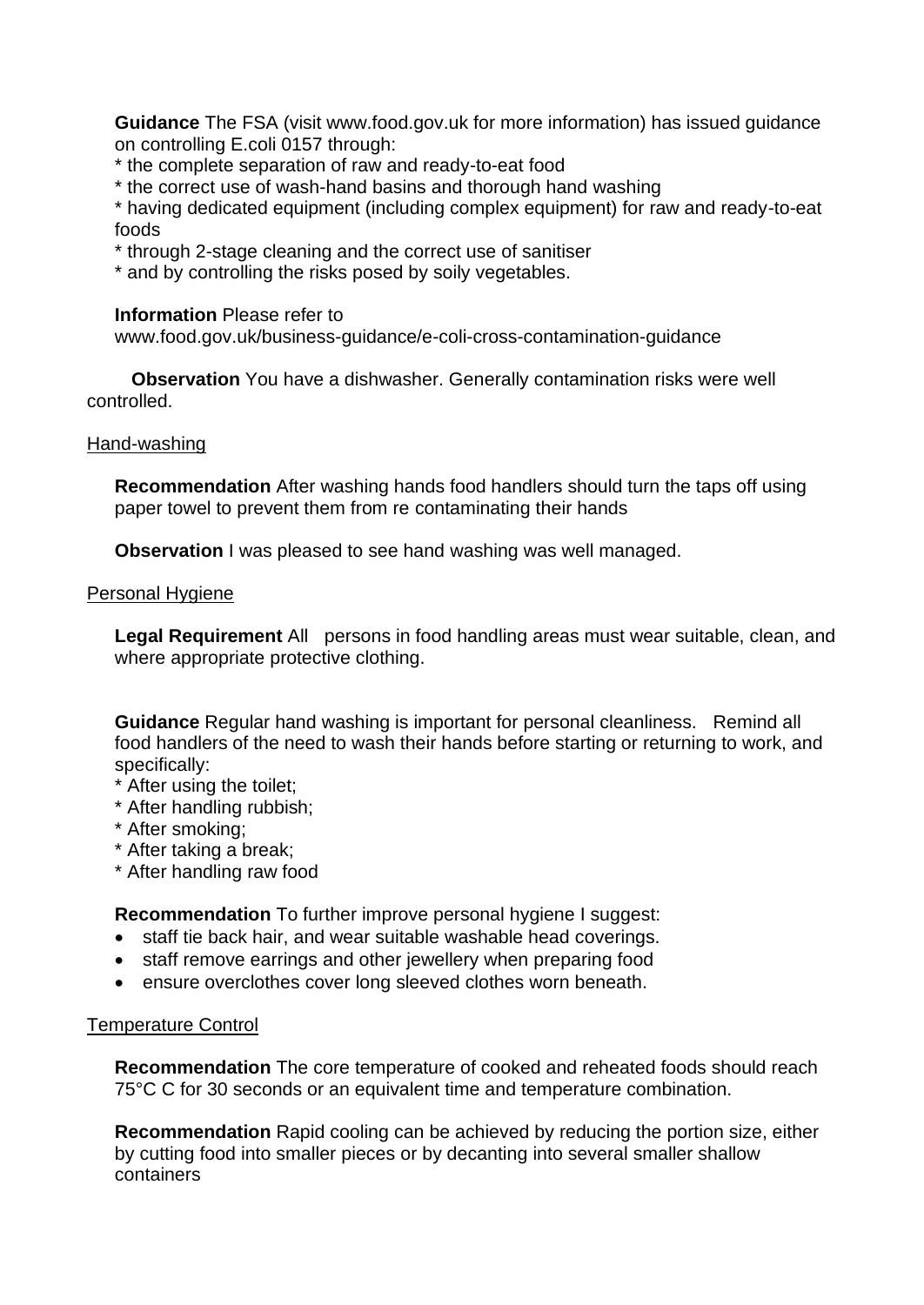**Observation** I was pleased to see you were able to limit bacterial growth and/or survival by applying appropriate temperature controls at points critical to food safety and that you were monitoring temperatures.

### **2. Structure and Cleaning**

 The structure facilities and standard of cleaning and maintenance are all of a good standard and only minor repairs and/or improvements are required. Pest control and waste disposal provisions are adequate. The minor contraventions require your attention. **(Score 5)** 

#### Cleaning of Structure

 Ensure that you know what the contact time is and that all your staff are trained to use **Information** Different sanitiser requires different CONTACT TIMES to be effective. the sanitiser effectively

 **Observation** The kitchen had been well maintained and the standard of cleaning was good.

#### Cleaning of Equipment and Food Contact Surfaces

 **Observation** You had dedicated equipment for the preparation of raw and ready-to-eat foods.

#### Cleaning Chemicals / Materials / Equipment and Methods

**Contravention** The following evidence demonstrated your cleaning materials, equipment and methods were not sufficient to control the spread of harmful bacteria between surfaces::

- you are not using the 2-stage cleaning technique, and this was not understood.
- the cook was not aware of the 30 second contact time for the product in use.

**Information** A surface sanitiser may be rendered ineffective if you are not following the correct dilution or allowing a sufficient time for the product to work (CONTACT TIME). Always follow the instructions on the product label.

 Ensure hat they meet the following standards BS EN 1276:1997 and 13697:2001. **Information** You must ensure that the sanitiser you use is effective against bacteria.

 **Guidance** Even when using a surface sanitiser you should be following the 'two-stage' cleaning method. Apply the sanitiser once to remove visible dirt and food debris and then a second time to ensure effective disinfection. Make sure you follow the correct contact time for the product.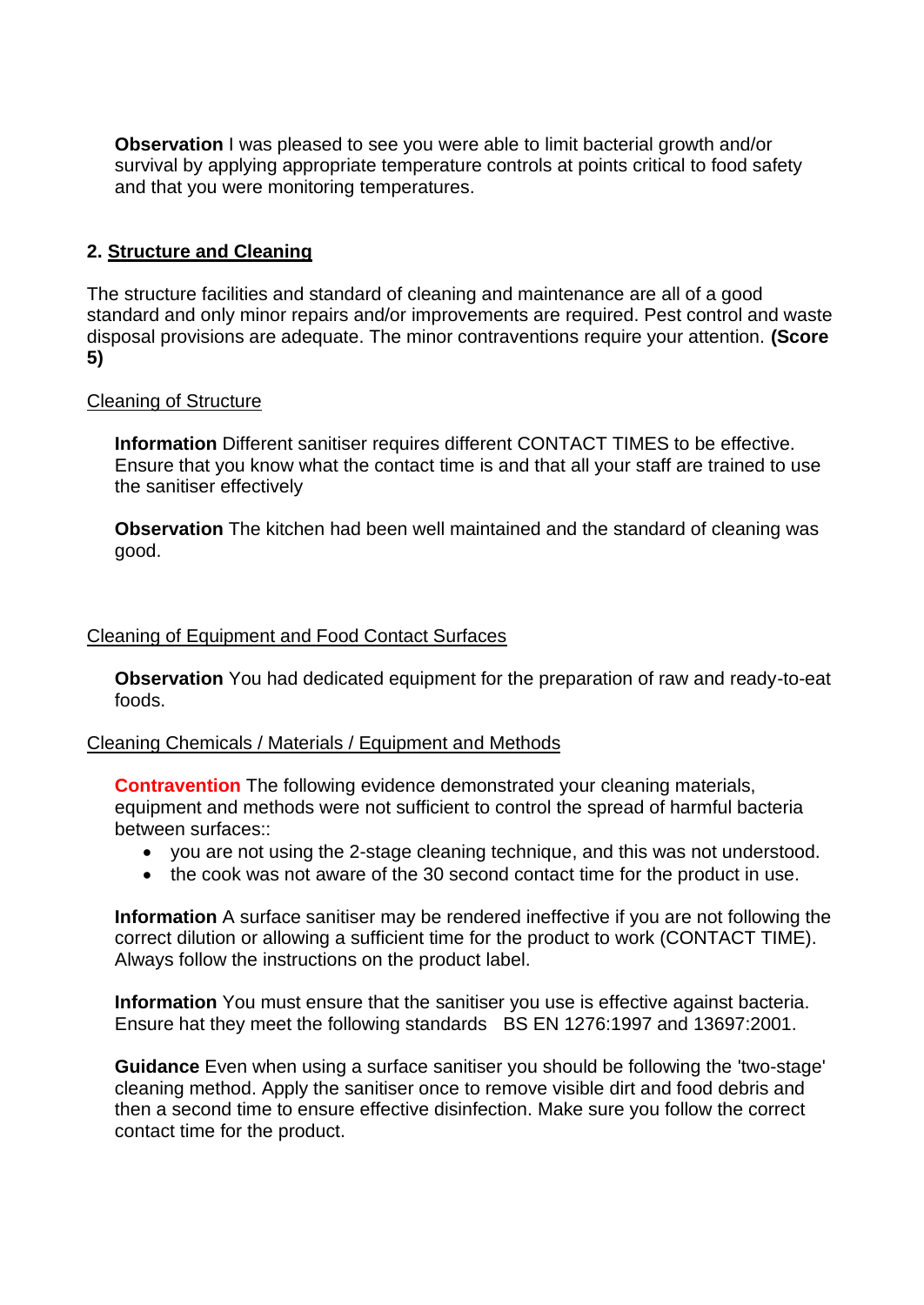**Recommendation** Use disposable paper wipes for cleaning and for mopping up spillages.

**Observation** I was pleased to see that the premises was kept clean.

### **Maintenance**

**Observation** You are maintaining the premises in good condition.

### Facilities and Structural provision

 **Observation** I was pleased to see the premises had been well maintained and that adequate facilities had been provided.

## **3. Confidence in Management**

 There are generally satisfactory food safety controls in place although there is evidence of some non-compliance with the law. The contraventions require your attention; although not critical to food safety they may become so if not addressed. **(Score 10)** 

### Type of Food Safety Management System Required

**Observation/Recommendation** Although you had a SFBB pack, this had been completed by the previous cook. The current cook appeared unfamiliar with some methods. Therefore I suggest you purchase a new pack, and get the current cook to complete this, so it reflects her practices and is fully understood.

You can buy a printed copy of Safer Food Better Business or a diary refill pack via our website<www.norwich.gov.uk/sfbb>

 demonstrate effective control over food spoilage organisms. **Observation** You were date labelling perishable foods appropriately and could

**Observation** You had colour-coded equipment and effective separation between raw and ready-to-eat food at all stages in your operation.

## Food Hazard Identification and Control

**Contravention** You have not identified these food hazards or the methods of control at critical points in your operation:

- cross-contamination
- contamination
- proper cleaning

### Proving Your Arrangements are Working Well

**Contravention** You are not working to the following safe methods in your SFBB pack::